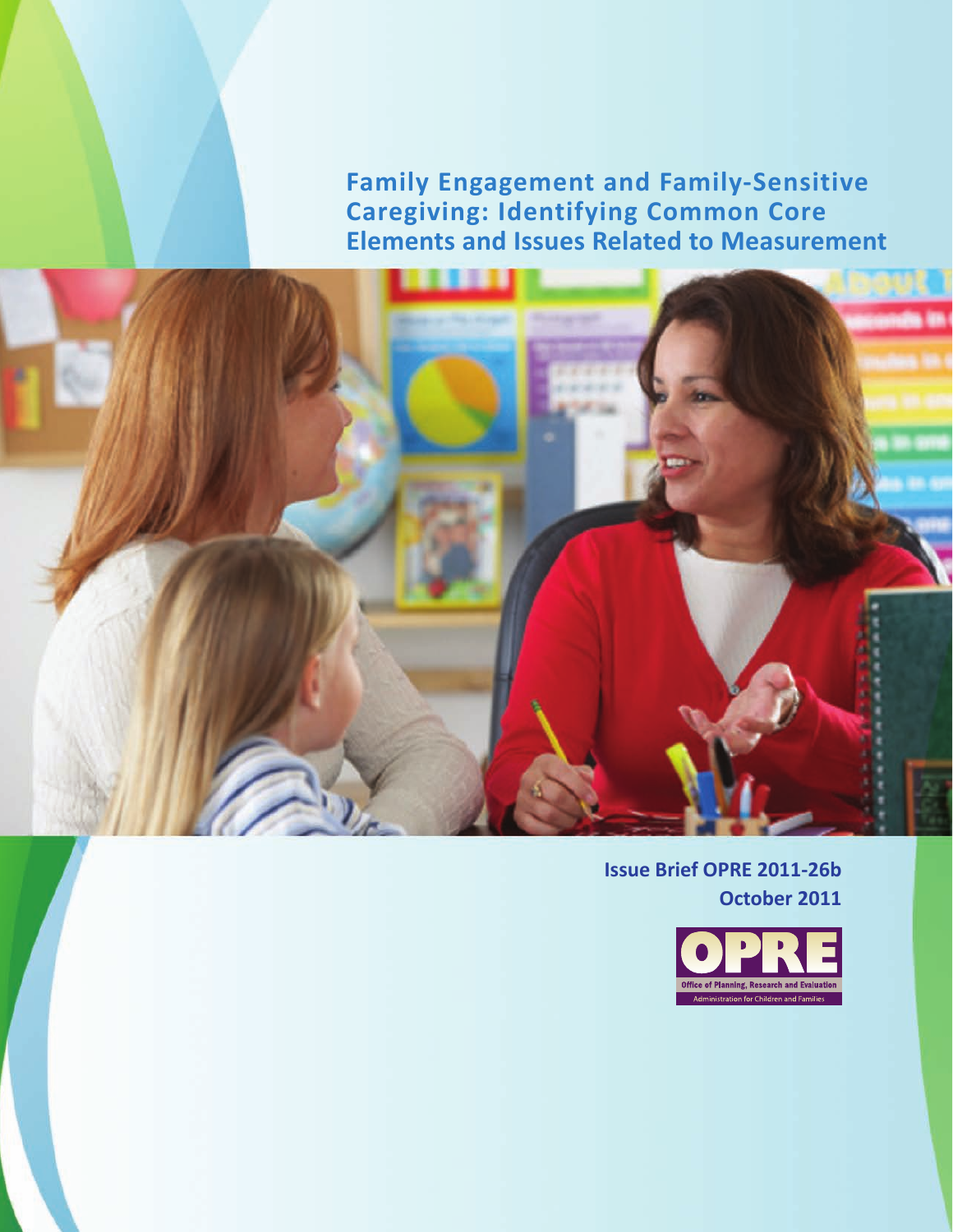#### **Disclaimer:**

The views expressed in this publication do not necessarily represent the views or policies of the Office of Planning, Research and Evaluation, the Administration for Children and Families or the U.S. Department of Health and Human Services.

This report and other reports sponsored by the Office of Planning, Research and Evaluation are available at http://www.acf.hhs.gov/programs/opre/index.html.

#### **Acknowledgements**

The authors would like to thank participants of the June 2010 Family Sensitive-Caregiving and Family Engagement Working Meeting for their expertise and insights; and Ivelisse Martinez-Beck, Nancy Geyelin Margie, Mary Bruce Webb and Naomi Goldstein at the Office of Planning, Research and Evaluation for their guidance and feedback on this brief.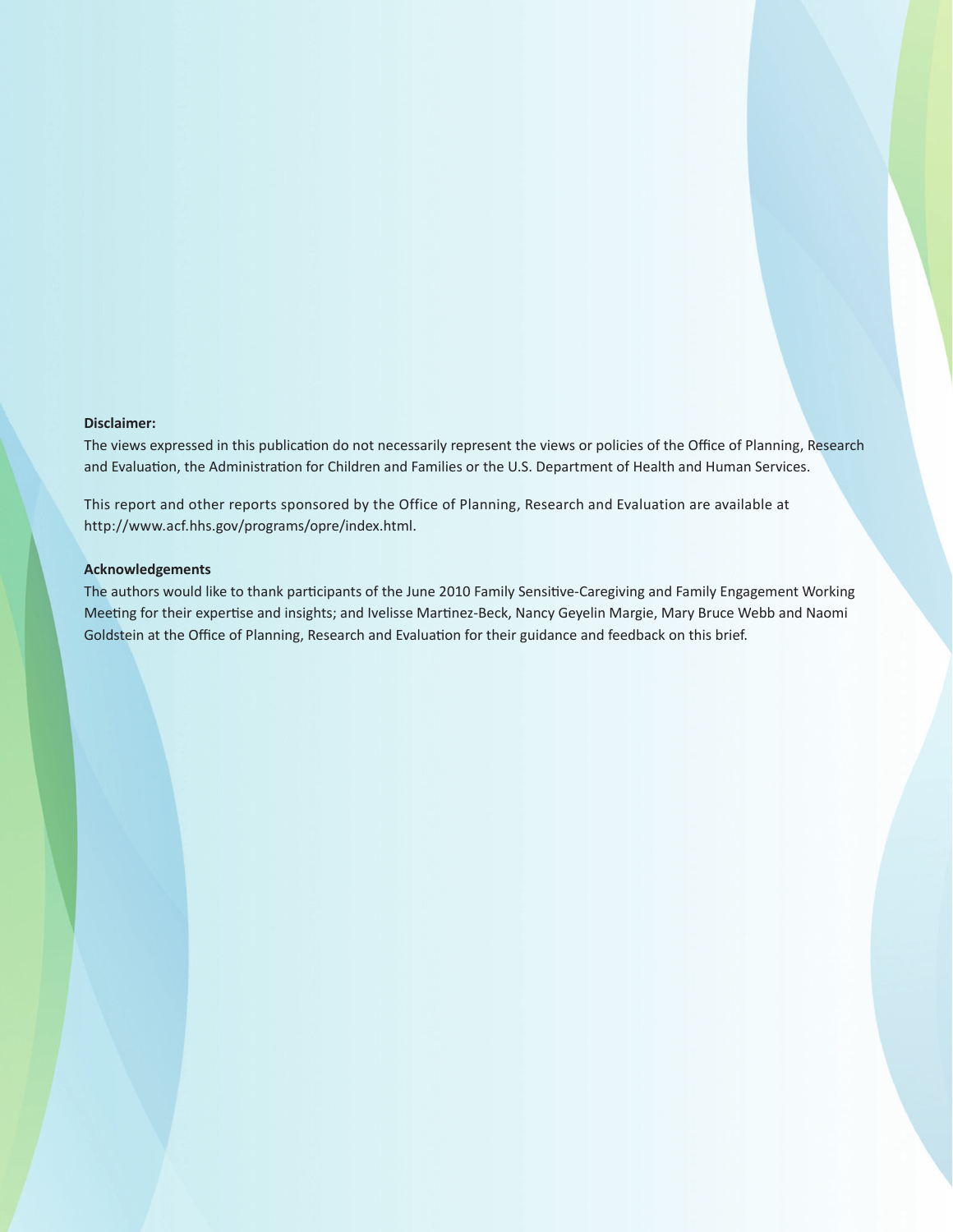## **Family Engagement and Family-Sensitive Caregiving: Identifying Common Core Elements and Issues Related to Measurement**

# **October 2011 Issue Brief OPRE 2011-26b**

### **Submitted to:**

Ivelisse Martinez-Beck, PhD., Project Officer Nancy Geyelin Margie, Task Leader Office of Planning, Research and Evaluation Administration for Children and Families U.S. Department of Health and Human Services

#### **Submitted by:**

Nicole Forry Shannon Moodie Laura Rothenberg Shana Simkin Child Trends

#### **Contract Number: GS10F0030R**

Project Director: Nicole Forry Child Trends 4301 Connecticut Ave NW Washington DC, 20008

### **Suggested Citation:**

Forry, N. D., Moodie, S., Rothenberg, L., & Simkin, S. (2011). *Family Engagement and Family-Sensitive Caregiving: Identifying Common Core Elements and Issues Related to Measurement,* Issue Brief OPRE 2011-26b. Washington, DC: Office of Planning, Research and Evaluation, Administration for Children and Families, U.S. Department of Health and Human Services.



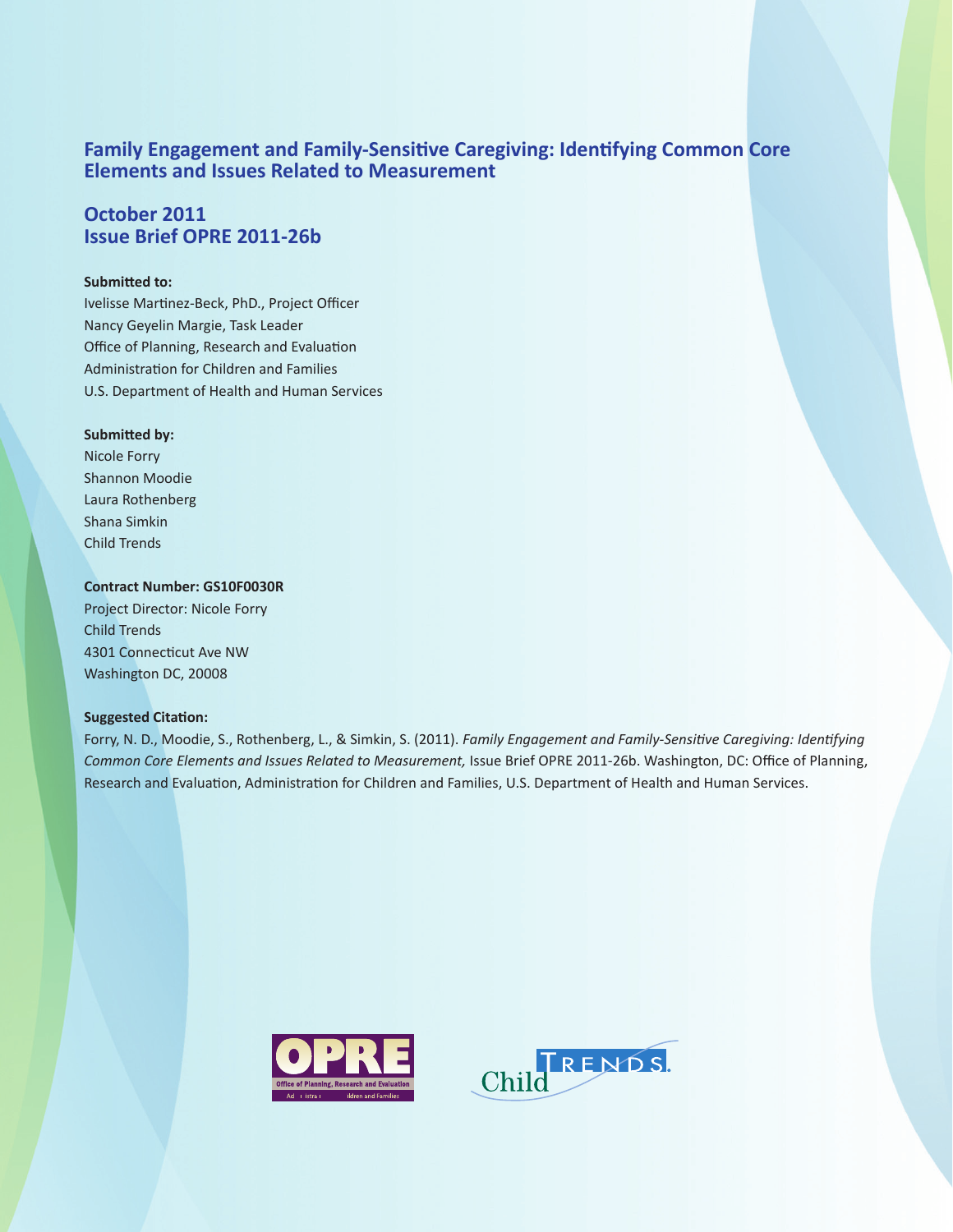

# **Introduction and Background**

outcomes.<sup>2</sup> As policymakers and program administrators work to enhance the quality of early care and education settings, there is renewed emphasis on examining specific domains of quality that align with sought after outcomes for children and families. This shift is in part due to recent research that has documented significant, but small associations between current measurements of high quality care and child

One quality domain of interest to program administrators and Quality Rating and Improvement System developers focuses on the relationships between families and providers. High quality family-provider relationships have been hypothesized to affect both child and family outcomes. However, there are multiple perspectives on family-provider relationships (e.g., family

engagement, family-sensitive caregiving, family-centered care, parent involvement), each one unique in its emphasis, conceptual model, and targeted outcomes. Consequently, though a number of measures of familyprovider relationships exist, each of these measures tend to assess concepts unique to the conceptual model upon which it was based.

and family well-being through sensitive family-provider interactions, and family engagement in children's learning.<sup>1</sup> In order to facilitate the measurement of core components of high quality family-provider relationships, the Office of Planning, Research, and Evaluation (OPRE), in collaboration with the Office of Head Start and the Office of Child Care, sponsored the *Family-Sensitive Caregiving and Family Engagement Working Meeting: Identifying and Measuring Common Core Elements*. This two-day meeting, held in June 2010 in Washington, DC, brought together researchers and federal staff to work towards identifying the essential elements of two perspectives on family-provider relationships: family-sensitive caregiving, which aims to facilitate both child

While family engagement and family-sensitive caregiving are not new concepts, this working meeting provided an opportunity to build upon their existing definitions and to make progress towards identifying effective strategies for measuring their shared core constructs. Meeting participants represented a variety of perspectives and expertise related to family engagement, family-sensitive caregiving, family-centered care, Head Start, home- and center-based early care and education providers, schools and school-based programs, measures development, research, and professional development training. The purpose of this Brief is to summarize discussion from the meeting regarding common core elements of family engagement and familysensitive caregiving and issues related to the research and measurement of these concepts.

 1 For more information on this meeting, see *Family-Sensitive Caregiving and Family Engagement Working Meeting: Identifying and Measuring Common Core Elements*, *Meeting Summary* available at www.researchconnections.org.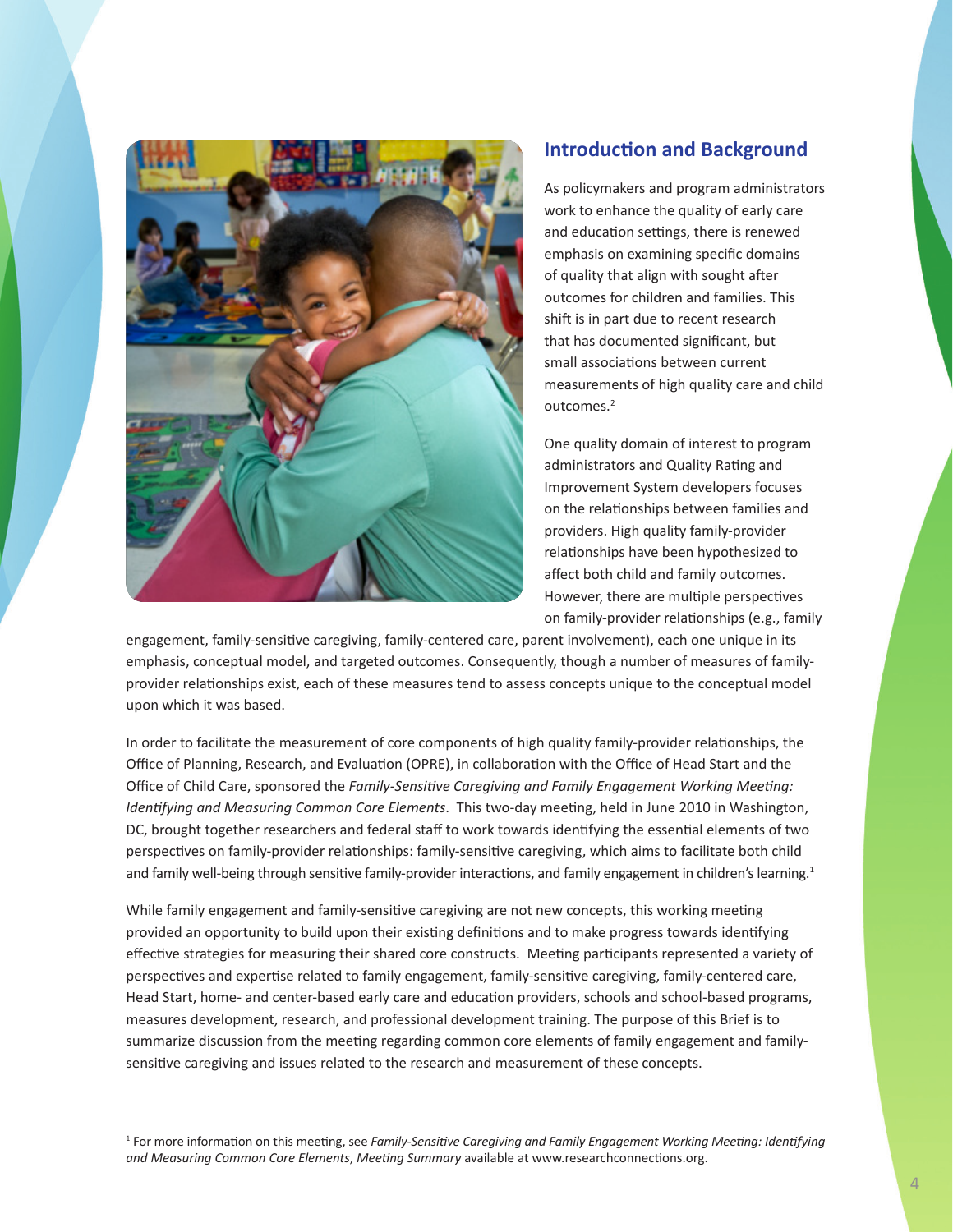# **Definitions and Core Constructs**

As mentioned, family engagement and family-sensitive care are two of several different ways of defining and conceptualizing family-provider relationships. Family engagement has recently been defined as "a reciprocal partnership between parents and programs that reflects a shared responsibility to foster young children's development and learning."<sup>6</sup> The primary outcome of interest according to the family engagement perspective is positive outcomes for children and this outcome is achieved through the joint and collaborative efforts of parents and providers. The family-sensitive caregiving perspective posits that providers' positive and respectful attitudes towards families; their knowledge about the strengths of families, the realities they live in, and the values and beliefs that shape their decisions; and their responsive practices with families serve as a foundation for supporting positive parent as well as child outcomes.<sup>1</sup> Though positive child outcomes are a desired outcome of the family-sensitive caregiving perspective, the primary emphasis of this perspective is to support families, and this support is hypothesized to act as a resource for empowering families to facilitate their child(ren)'s positive development. Though the family engagement and family-sensitive caregiving perspectives vary in terms of their theoretical foundations and primary intended outcomes, these perspectives also share some core constructs (e.g., reciprocal information exchange and empowerment of families through mutual relationships).

The goals of the OPRE working meeting were to come to a clear understanding of the perspectives of family engagement and family-sensitive caregiving and to move towards the development of appropriate measures that are inclusive of both of these perspectives by identifying: 1) common and unique core elements of these concepts as applied in early care and education settings; 2) best methods for measuring these core elements; 3) gaps in existing measures of family engagement and family-sensitive caregiving as applied within early care and education settings; and 4) next steps for measures development.

In order to develop a shared understanding of the unique and shared core elements underlying family engagement and family-sensitive care, selected participants gave brief presentations summarizing multidisciplinary literature focused on family-provider relationships, family engagement from a Head Start perspective, the family-sensitive caregiving conceptual model, and similarities and distinctions between the concepts of family engagement and family-sensitive caregiving. These presentations were followed by large and small group discussions. In small group discussions, which were organized to represent the diverse perspectives of center-based providers, home-based providers, and families, critical elements of family engagement and family-sensitive caregiving were identified by meeting participants. Then, through large and small group discussion, brainstorming activities, and a modified group Q-sort process<sup>2</sup>, these elements were further refined into key attitudes, knowledge, and behaviors representative of common core elements of family engagement and family-sensitive care. Through this process the following cross-cutting elements were identified as being central to high quality family-provider relationships:

- • **Communication:** Positive, two-way communication in which family members feel valued and listened to and meaningful content is shared; level of detail, frequency, mode (e.g., text, email, voicemail, notes, charts, etc.) and language of communication are sensitive to family members' preferences.
- • **Responsiveness (Flexibility):** Individualizing services; being responsive and flexible to accommodate/be inclusive of parents' work issues, culture, and unique needs.

<sup>&</sup>lt;sup>2</sup> In this process, meeting participants brainstormed a list of elements central to defining family engagement and familysensitive caregiving. Participants were then divided into groups of three and asked to identify the three elements from this list that they believed to be essential for successful family engagement or family-sensitive caregiving. The groups shared these choices and the small group process was repeated.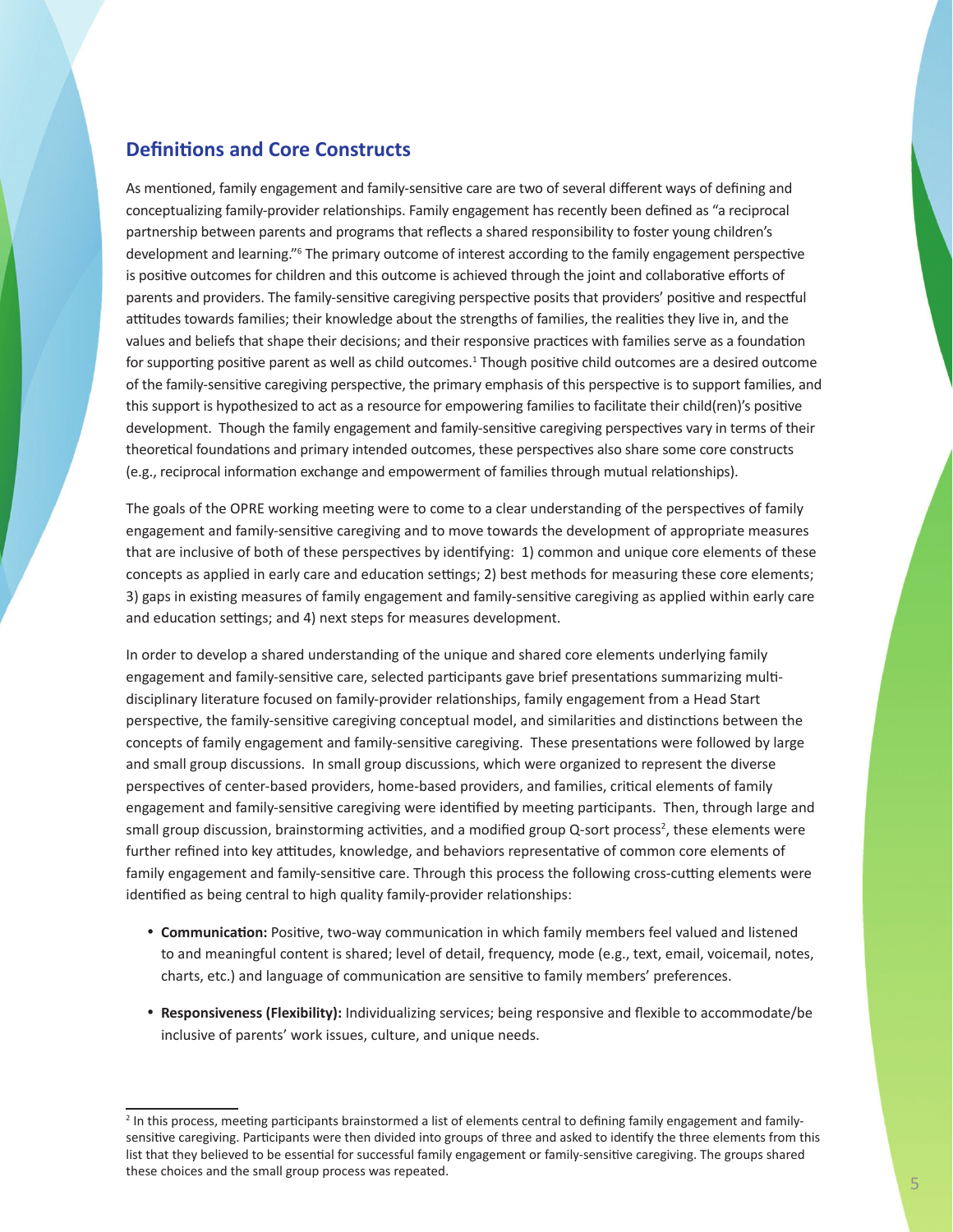feedback about the program. • **Gathering and using existing knowledge about families over time:** Understanding family circumstances; advocating for families and referring them for additional services when appropriate; gathering family

Meeting participants emphasized that cultural responsiveness permeates all aspects of family engagement and family-sensitive caregiving. They also stated that provider self-reflection is necessary in order for providers to be responsive to families while setting appropriate boundaries. Likewise, being welcoming/having a family-friendly environment (e.g., physically accommodating families by providing adult-sized chairs; communicating an appreciation for families; being warm, open, and inclusive) was highlighted as a facilitator of communication with families.

Identification of these elements was the first in a series of steps towards developing a new measure of familyprovider relationship quality in early care and education settings. Before additional steps towards measure development can be undertaken, these elements must be further explored and refined through focus groups with parents and early care and education providers and discussions with key stakeholders (e.g., Quality Rating and Improvement System administrators and national organizations representing provider groups).

## **Issues Affecting the Measurement of Family Engagement and Family-Sensitive Caregiving**

In addition to identifying common core constructs, meeting participants identified several issues that must be addressed in developing a measure of family engagement/family-sensitive caregiving. These issues can be organized into three categories: (1) conceptual, (2) measurement, and (3) logistical. Conceptual issues relate to the validity of the core constructs the tool is intended to measure (i.e., does the content of the measure truly capture high quality family-provider relationships?). Measurement issues focus on what decisions need to be made in order to collect reliable and valid data (e.g., unit of analysis, who the respondent should be, how frequently data should be collected). Finally, logistical issues refer to the ease with which the measure can be administered and analyzed. Though some of the issues discussed below are associated with clearly defined practices (i.e., creating reliable and valid behavioral indicators), others raise questions that can be only be answered in the context of the purpose of the measure. For example, determining whether a measure should be applicable across different types of early care and education providers, the unit of analysis, who administers the measure, and how many assessments are needed before determining that a reliable assessment of the family-provider relationship has been obtained depends on how the information collected through the measure is to be used.<sup>3</sup>

### **Conceptual Issues**

• *Defining objective, behaviorally-anchored indicators.* Once the core elements of family engagement and family-sensitive caregiving are further refined, behaviorally-anchored indicators will need to be selected and tested in order to operationalize these elements. These indicators should consider frequency, intensity, and quality of family-provider interactions. In developing the indicators, consideration should also be given to the full range of possible quality in this domain and in both wording and scaling the items. Setting benchmarks for high quality scores may be particularly challenging if ideal levels of quality are not currently being practiced in the field.<sup>3</sup>

<sup>&</sup>lt;sup>3</sup> For a fuller discussion of issues related to various purposes for measurement, see Zaslow, M., Tout, K., Halle, T., & Forry, N. (2009). *Multiple purposes in measuring quality in early childhood settings: Implications for collecting and communicating information on quality. OPRE Issue Brief # 2.* Washington, DC: Office of Planning, Research, and Evaluation, Administration for Children and Families, U.S. Department of Health and Human Services.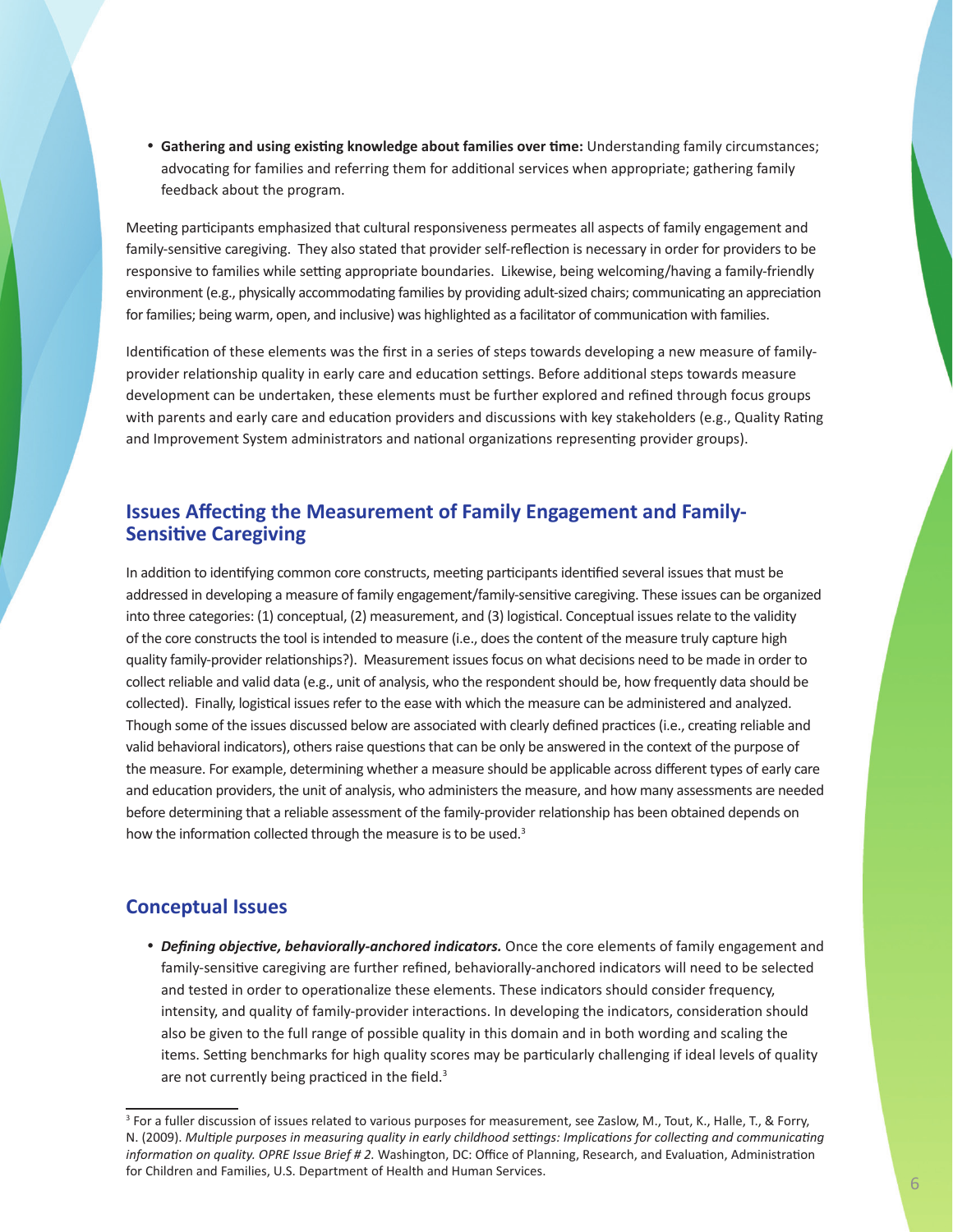- • *Sensitivity of indicators despite heterogeneity in the characteristics of high quality relationships.*  Another conceptual consideration in developing a measure of family-provider relationships involves developing indicators that are responsive to heterogeneity in families' needs, values, preferences, and cultures as well as provider characteristics and roles across settings. For example, a provider's level of responsiveness may be higher for families with greater needs or may differ based on a family's cultural preferences. Because measurement items may perform differently when applied in different cultures, cross-cultural comparisons should be considered in the process of generating items and before any tested items are eliminated.
- **Selecting indicators that can be universally applied across diverse settings.** If the purpose of the measure is to apply it across settings, for example as part of a Quality Rating System assessment, it is also important to develop indicators that can be applied across different early care and education settings (e.g., centers and home-based child care). Additionally, measures developed for home-based providers should contain indicators that will apply across formal family child care providers and less formal providers, including unpaid family, friends, or neighbors. As an example, in measuring a "welcoming and family-friendly environment," it may be necessary to consider that the resources a center can offer (e.g., a family meeting room) may be different from what a family child care provider can offer. Likewise, indicators for "gathering knowledge about a family" will likely differ for relative care providers and providers with no previous relation to the family.

### **Measurement Issues**

Measurement issues must also be considered in developing a measure of family engagement/family-sensitive care. These issues include:

- • *Determining the unit of analysis.* Selection of the unit of analysis (e.g., provider, family, child) depends on the purpose of the measure. On a related note, for providers serving multiple children, one must decide whether assessments should focus on one or more focal families, or on global practices that are presumably applied to all children in the classroom.
- • *Sampling decisions*. In measuring family-provider relationships, care should be taken in determining who the best respondent is and how many assessments are needed in order to get reliable information.
	- o *Choosing a respondent***.** Selecting the most appropriate respondent depends upon factors such as the information that is being gathered, cultural norms, and availability/accessibility of potential respondents. For example, in a center-based program, the director may be a better informant of center policies, whereas a teacher may be more knowledgeable about actual practices. In classroom assessments, one must decide whether the best respondent is the lead teacher, assistant teacher, or both. Likewise, in families, potential respondents include the primary caregiver, one or both parents, and/or extended family members.
	- o *Determining how many assessments are needed.* Measure developers must also consider how much information needs to be gathered and from whom. This issue is particularly salient when measuring family-provider relationships as families may have different experiences with the same provider over time or with different providers in the same center, and providers' interactions with different members of the same family may vary.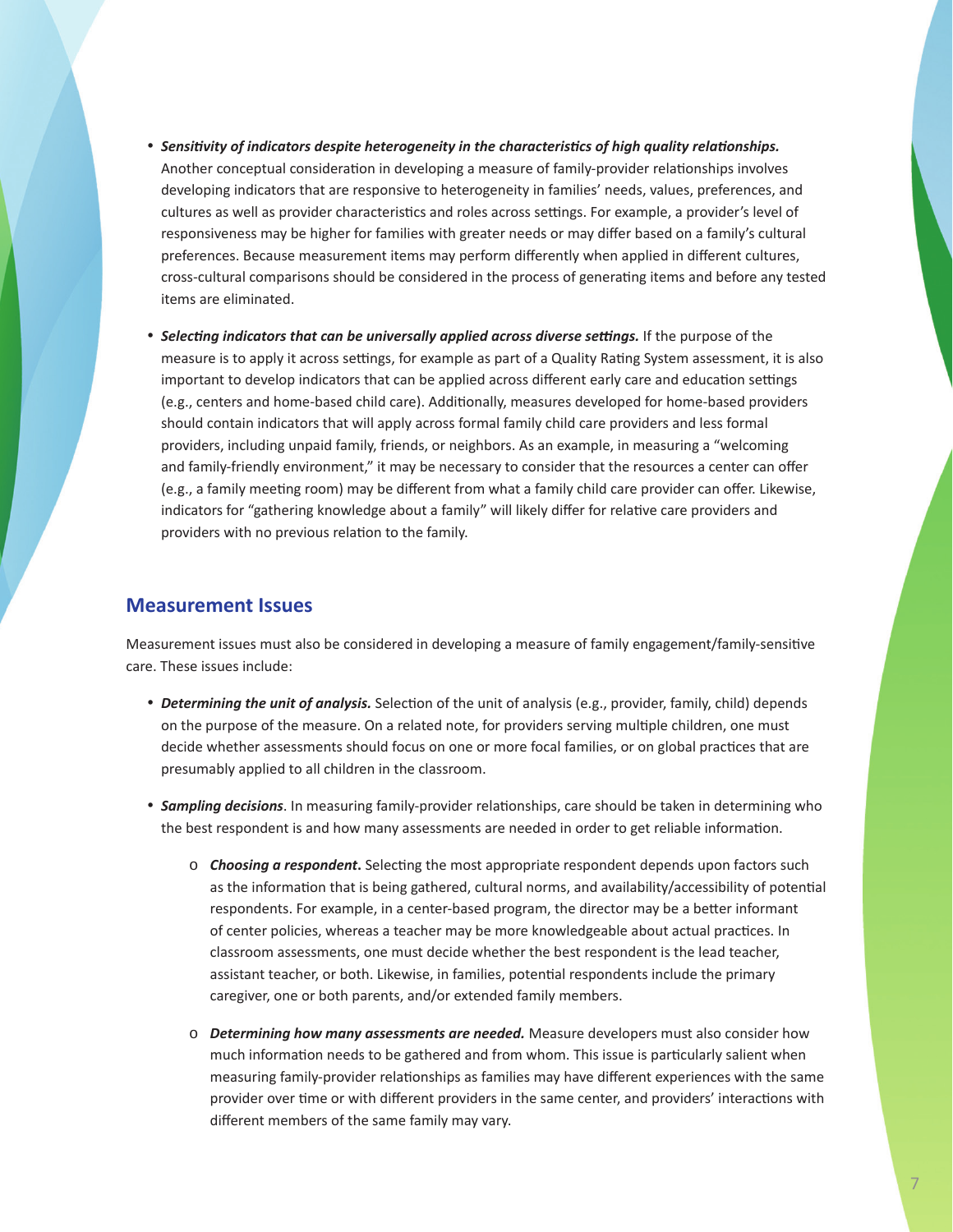- • *Timing of assessment*. Considerations around timing an assessment include: (1) how often the assessment should take place, (2) at what time of day the assessment should occur, and (3) what time of year is ideal for assessing family-provider relationships, which may develop through the year as families and providers get to know each other better.
- • *Designing items to capture well-distributed responses.* Item wording and response options, particularly in surveys, must be created to maximize the potential of capturing variability in responses and to be sensitive enough to detect change in response to professional development. Recent research that examined four measures of family-provider relationships (i.e., the Parent Caregiver Relationship Scale (PCRS), items from the National Longitudinal Survey of Youth (NLSY 1997), the Provisions for Parents item from the Early Childhood Environmental Rating Scale, and the Family Provider Partnership measure (FPP)) found limited variation in answers within each measure and a bias towards positive responses across measures.<sup>9</sup> Positive response bias in assessing family-provider relationships was also found in a survey study of more than 1,000 parents of young children and with the Helper-Client Relationship Inventory which has been used in Head Start settings.<sup>7</sup>

### **Logistical Issues**

Logistical issues in developing a sustainable measure of family-provider relationships focus primarily on the limiting factors of cost and time. Ease of administration and cost of training to attain proper reliability were proposed as factors to consider for any quality assessment in a recent working meeting on defining and measuring quality in early care and education settings.<sup>3</sup> These considerations are especially pertinent for measures that might be considered for use in Quality Rating and Improvement Systems (QRIS). $8$ 

Existing measures of family-provider relationships are heavily dependent upon parent and provider report, as opposed to third party observations.<sup>5</sup> However, the dearth of available observational measurements of family-provider relationship quality measures is not surprising when considering the logistical issues involved in developing and administering this type of measure. Though observational assessments remain the gold standard in quality assessments, they require significant investments of time and money for training to rigorous standards of reliability in addition to data collection expenses.

In addition to the general issues raised above, observational assessments of family-provider relationships introduce unique logistical complexities:

- • *Scheduling observations*. Assessors need to be available to do assessments during narrow time frames (e.g., at parent drop-off and pick-up times). Additionally, research has documented that most families and providers have short interactions at drop-off/pick-up times, thus making reliable observations challenging.<sup>4</sup> Finally, identifying a time that lead teachers in centers and parents overlap, depending on the schedule of the lead teacher and the hours the child is in care, could prove difficult.
- • *Gathering data without intruding upon personal interactions.* It may be challenging or inappropriate for observers to collect data during interactions between family members and their early care and education providers due to issues of privacy and confidentiality.

For non-observational measures, logistical issues are less burdensome. As with all research, finding the time for a phone/in-person interview can be challenging due to providers' and parents' busy schedules. Likewise, non-response from self-administered questionnaires could be a problem depending on the population being surveyed. For both interviews and self-administered questionnaires, ensuring proper translation for administration to non-English speakers is necessary. 8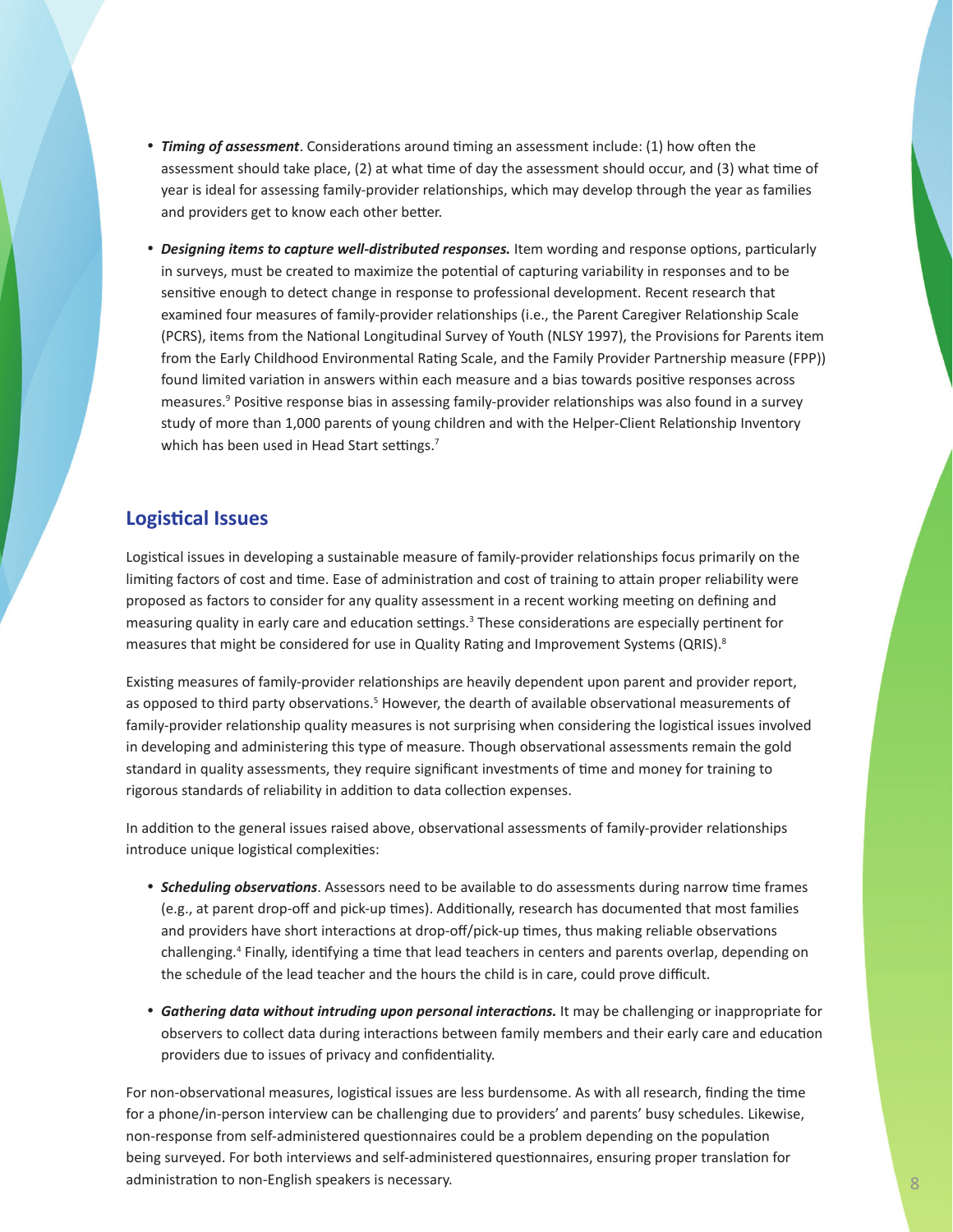## **Summary and Implications**

This Brief summarizes discussion from the *Family-Sensitive Caregiving and Family Engagement Working Meeting: Identifying and Measuring Common Core Elements*, convened in June 2010 in order to identify: 1) common and unique core elements of family engagement and family-sensitive caregiving as applied in early care and education settings; 2) best methods for measuring these core elements; 3) gaps in existing measures of family engagement and family-sensitive caregiving as applied within early care and education settings; and 4) next steps for measures development.

Based on information shared by experts, findings from a cross-discipline literature review, and a group modified Q-sort process among meeting participants, three specific elements of family engagement/familysensitive caregiving were identified: (1) bi-directional communication, (2) responsiveness, and (3) gathering and using knowledge about families in offering services. Two overarching elements were also identified: offering a welcoming/inviting environment and cultural competence in interactions with families. Though these five elements are preliminary and require further testing before measure development is warranted, they serve as an empirically-driven starting point for identifying core components of high quality familyprovider relationships that cut-across diverse conceptual models.

Multiple resources for professionals interested in learning more about the measurement of high quality familyprovider relationships are available or currently under development. A companion Brief entitled *Quality Rating and Improvement Systems (QRIS) and Family-Sensitive Caregiving in Early Care and Education Arrangements: Promising Directions and Challenges* provides a review of promising practices in measuring family-provider relationships in QRIS, from the family-sensitive caregiving perspective. Additionally, a Brief summarizing multidisciplinary literature on indicators of high quality family-provider relationships and associated child, family, and provider outcomes entitled *Family-Provider Relationships: A Multidisciplinary Review of High Quality Practices and Associations with Family, Child, and Provider Outcomes* is available. Finally, the Office of Head Start and Office of Planning, Research, and Evaluation have recently funded a measurement project to more deeply explore the core elements of high quality family-provider relationships from multiple conceptual perspectives and develop a measure that will be applicable across early care and education settings.

In summary, reliable measurement of quality in family-provider relationships within the context of early care and education settings is of interest to policymakers, program administrators, and QRIS developers. Though some early care and education programs, such as Head Start/Early Head Start, have emphasized familyprovider relationships since their inception, preparation of providers and provision of support for facilitating these relationships in the context of community-based settings has not yet been fully developed. Reliable measurement of elements core to high quality family-provider relationships that can be applied across different types of early care and education settings will be useful for describing the current state of the field. However, care should be taken to ensure that professional supports, including education and training to prepare providers for interacting positively with families, are also available.